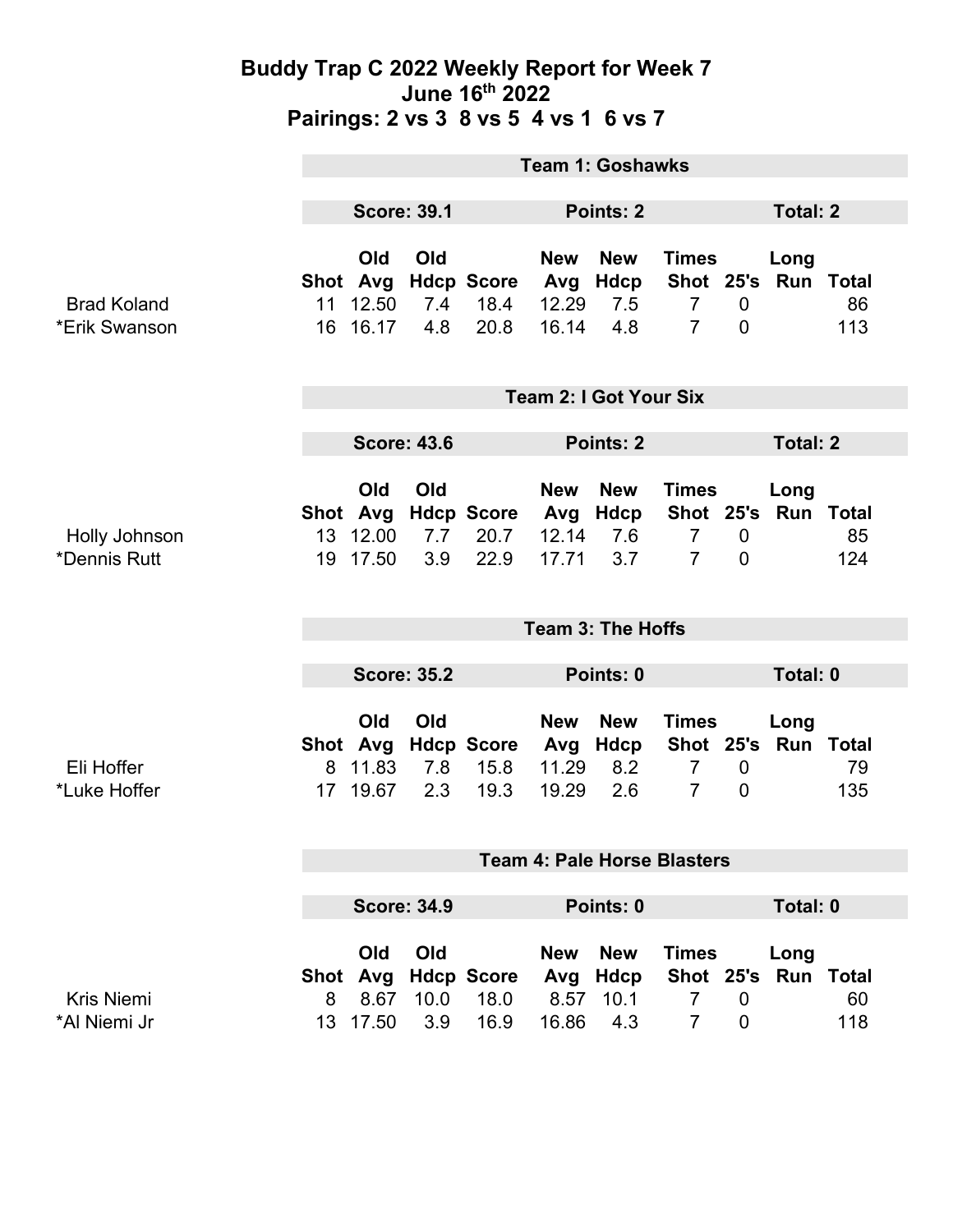### **Buddy Trap C 2022 Weekly Report for Week 7 June 16th 2022 Pairings: 2 vs 3 8 vs 5 4 vs 1 6 vs 7**

|                                        | <b>Team 5: Mormon Musketman</b> |                                      |                   |                                   |                                     |                                  |                                                  |                                  |                             |            |
|----------------------------------------|---------------------------------|--------------------------------------|-------------------|-----------------------------------|-------------------------------------|----------------------------------|--------------------------------------------------|----------------------------------|-----------------------------|------------|
|                                        | <b>Score: 45.0</b>              |                                      |                   | Points: 2                         |                                     |                                  |                                                  | <b>Total: 2</b>                  |                             |            |
| *Joe Louiselle<br><b>Tom Louiselle</b> | 19                              | Old<br>Shot Avg<br>22 17.17<br>18.67 | Old<br>4.1<br>3.0 | <b>Hdcp Score</b><br>23.0<br>22.0 | <b>New</b><br>Avg<br>17.86<br>18.71 | <b>New</b><br>Hdcp<br>3.6<br>3.0 | <b>Times</b><br>$\overline{7}$<br>$\overline{7}$ | $\mathbf 0$<br>$\overline{0}$    | Long<br>Shot 25's Run Total | 125<br>131 |
|                                        | Team 6: Eagle Eye Phillippi     |                                      |                   |                                   |                                     |                                  |                                                  |                                  |                             |            |
|                                        | <b>Score: 37.0</b>              |                                      |                   | Points: 0                         |                                     |                                  |                                                  | Total: 0                         |                             |            |
| *DeEon Phillippi<br>Margaret Phillippi | 11<br>16                        | Old<br>Shot Avg<br>15.00<br>16.67    | Old<br>5.6<br>4.4 | <b>Hdcp Score</b><br>16.6<br>20.4 | <b>New</b><br>Avg<br>14.43<br>16.57 | <b>New</b><br>Hdcp<br>6.0<br>4.5 | <b>Times</b><br>$\overline{7}$<br>$\overline{7}$ | $\overline{0}$<br>$\overline{0}$ | Long<br>Shot 25's Run Total | 101<br>116 |
|                                        | <b>Team 7: Pringlenators</b>    |                                      |                   |                                   |                                     |                                  |                                                  |                                  |                             |            |
|                                        | <b>Score: 41.6</b>              |                                      |                   | Points: 2                         |                                     |                                  | <b>Total: 2</b>                                  |                                  |                             |            |
| <b>Elijah Pringle</b><br>*Lori Pringle | 14<br>17 <sup>1</sup>           | Old<br>Shot Avg<br>15.50<br>15.33    | Old<br>5.3<br>5.4 | <b>Hdcp Score</b><br>19.3<br>22.4 | <b>New</b><br>Avg<br>15.29<br>15.57 | <b>New</b><br>Hdcp<br>5.4<br>5.2 | <b>Times</b><br>$\overline{7}$<br>$\overline{7}$ | $\mathbf 0$<br>$\mathbf 0$       | Long<br>Shot 25's Run Total | 107<br>109 |
| Team 8: League average                 |                                 |                                      |                   |                                   |                                     |                                  |                                                  |                                  |                             |            |
|                                        | <b>Score: 39.5</b>              |                                      |                   | Points: 0                         |                                     |                                  |                                                  | Total: 0                         |                             |            |
|                                        |                                 | Old                                  | Old               | Shot Avg Hdcp Score               | New                                 | <b>New</b><br>Avg Hdcp           | <b>Times</b><br>$\mathbf 0$                      | $\overline{0}$                   | Long<br>Shot 25's Run Total | 0          |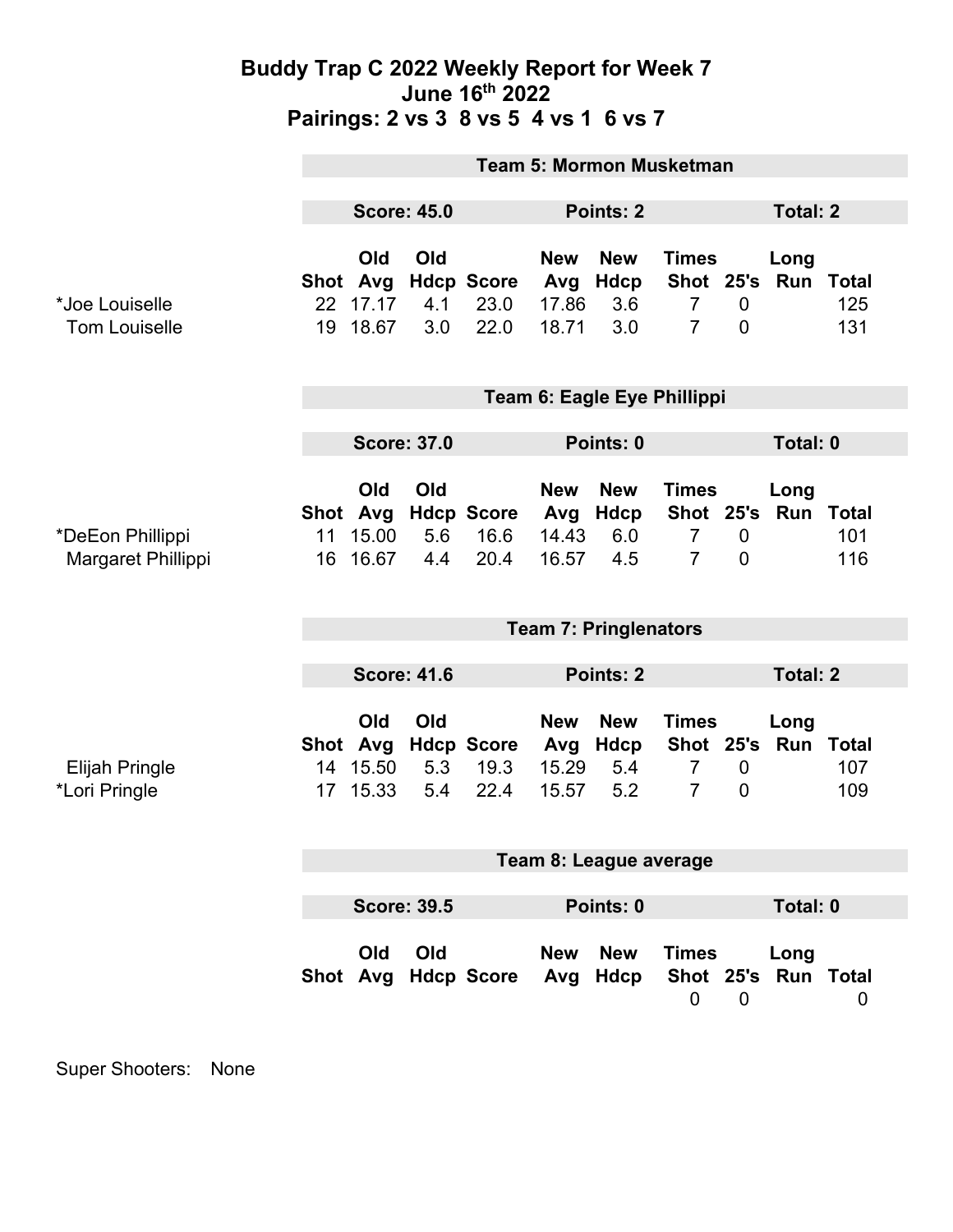## **Buddy Trap C 2022 Weekly Report for Week 7 June 16th 2022 Pairings: 2 vs 3 8 vs 5 4 vs 1 6 vs 7**

# **Buddy Trap C 2022 Team Standings through week 7**

| Team 7 | <b>Pringlenators</b>       | 2.0 |
|--------|----------------------------|-----|
| Team 5 | <b>Mormon Musketman</b>    | 2.0 |
| Team 2 | I Got Your Six             | 2.0 |
| Team 1 | <b>Goshawks</b>            | 2.0 |
| Team 8 | League average             | 0.0 |
| Team 6 | <b>Eagle Eye Phillippi</b> | 0.0 |
| Team 4 | <b>Pale Horse Blasters</b> | 0.0 |
| Team 3 | <b>The Hoffs</b>           | 0.0 |
|        |                            |     |